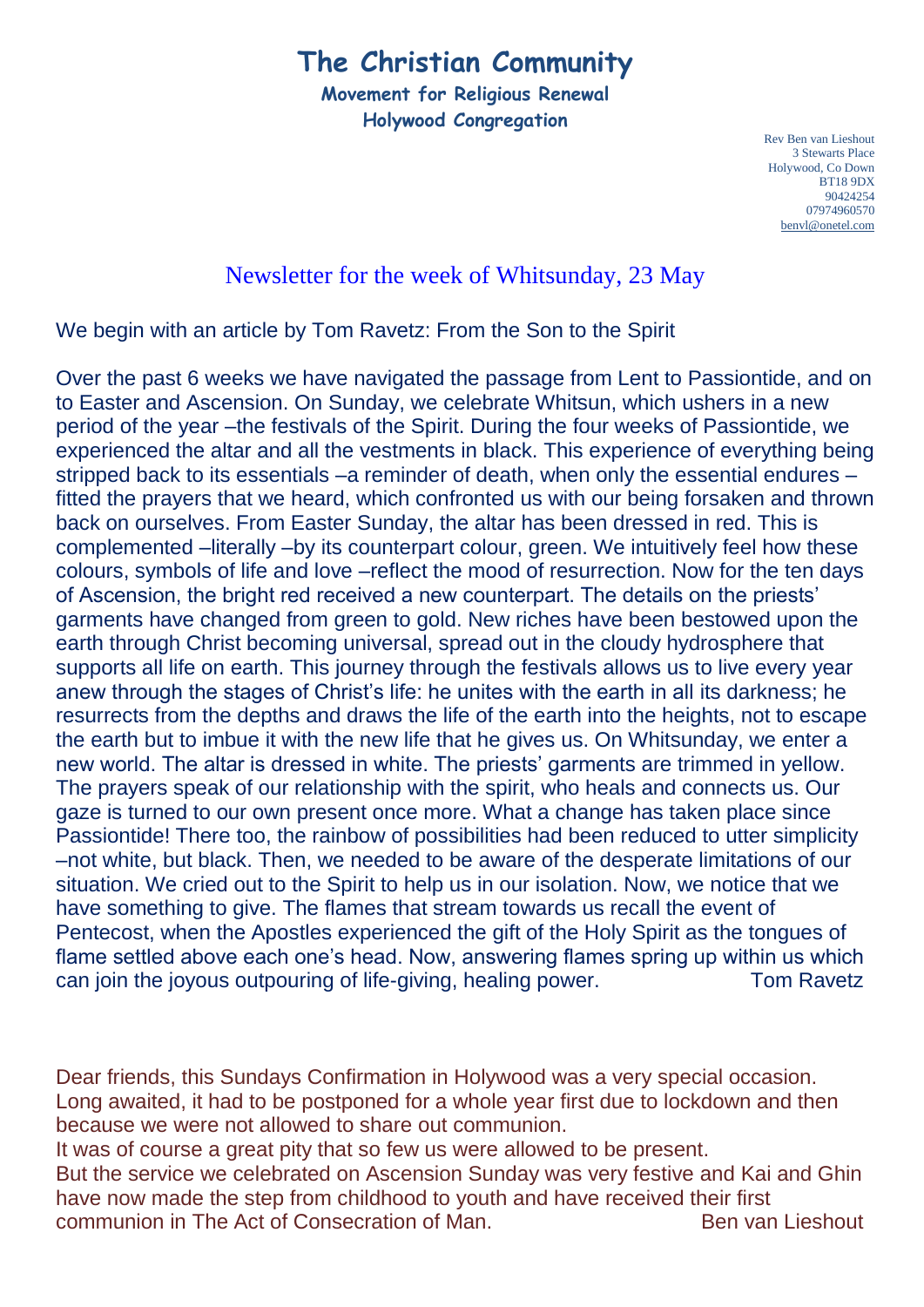### **Holywood**

*For Sunday services, please ring to book a place as we can only seat 12-14 people.*

| <b>Ascension</b><br>Wednesday 19 <sup>th</sup> May | The Act of Consecration of Man                                                                     | 10.00 |
|----------------------------------------------------|----------------------------------------------------------------------------------------------------|-------|
| Whitsun<br>Sunday 23rd May                         | The Act of Consecration of Man<br>Followed by talk and conversation:<br>"The flames of the Spirit" | 10.00 |
| (Trinity)<br>Wednesday 26 <sup>th</sup> May        | The Act of Consecration of Man                                                                     | 10.00 |
|                                                    | <b>Glencraig</b>                                                                                   |       |
| <b>Ascension</b><br>Thursday 20 <sup>th</sup> May  | The Act of Consecration of Man                                                                     | 9.15  |
| (Trinity)<br>Thursday 27 <sup>th</sup> May         | The Act of Consecration of Man                                                                     | 9.15  |
|                                                    | <b>Mourne Grange</b>                                                                               |       |
| <b>Ascension</b><br>Tuesday 18 <sup>th</sup> May   | <b>Funeral Service for Ann Collins</b>                                                             | 15.00 |
| Saturday 22 <sup>nd</sup> May                      | The Act of Consecration of Man<br>(Memorial service for Ann Collins)                               | 10.15 |
|                                                    | <b>Support Group</b>                                                                               | 11.30 |
| Friday 28 May                                      | Talk: The flames of the Spirit                                                                     | 16.00 |
|                                                    | <u>Clanabogan</u>                                                                                  |       |
| (Trinity)<br>Saturday 29 <sup>th</sup> May         | The Act of Consecration of Man                                                                     | 10.30 |

## **The gospel for Whitsun is John 14: 23-31**

Jesus replied, "He who truly loves me reveals my Spirit, and my Father will love him and we will come to him and prepare with him an everlasting dwelling. He who does not love me cannot reveal my Spirit. And the spirit power of the word that you hear is not from me; it is the speaking of the Father who sent me.

I have said this to you while I am still with you. But he who is called down, the healthbringing Spirit, whom the Father will send in my name, he will teach you everything and will awaken within you all that I have said to you.

Peace I leave with you; my peace I give you. I do not give to you as the world gives. Do not let your hearts be troubled and do not be afraid.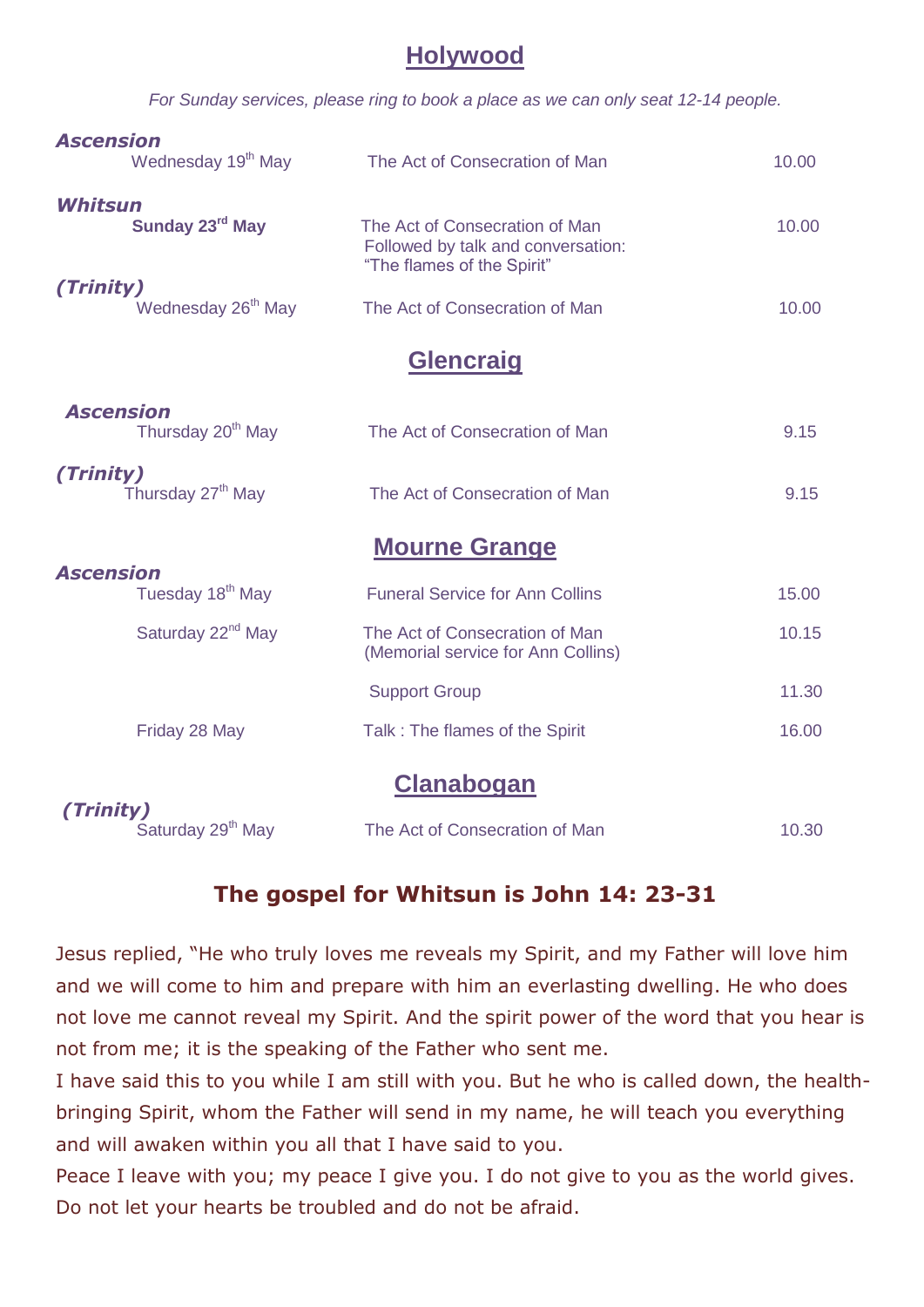You have heard how I said to you, 'I am going away, and yet I am coming to you'. If you loved me you would rejoice because I am going to the Father, for the Father is mightier than I am.

I have told you now, before it happens, so that when it happens you may find trust. I no longer have much to say to you, for soon the prince of this world is coming. Yet over me he has no power.

But the world shall see in this how I love the Father and how I act in accordance with the Father's purpose, as it was entrusted to me. Arise, let us be on our way.



#### **A homily on John 14: 23-31**

We are all surrounded by an invisible element. It is an element that is vital to our life. It weaves among all things. It is the air. Filled with life-giving oxygen, exhaled by the plants, the air sustains our life. Yet most of the time we remain unconscious of it.

There is another invisible element that weaves among all things, that surrounds and sustains the very nature of the universe. This invisible, omnipresent element is God's love. God's love for all of His creation surrounds everything, sustains everything, gives everything existence and life.

After their apparent loss of Christ at His Ascension, His disciples were encapsulated by grief. After ten days Christ sends His and His Father's healing Spirit of Love. This Spirit of Love, of understanding and comfort now not only surrounds them, but in fact enters into them. Christ and His Father make it possible for their radiant, life-giving and sustaining love to begin to enter and operate from within human souls.

This is what He means when He says: He who truly loves me reveals my Spirit, and my Father will love him, and we will come to him and prepare with him an everlasting dwelling. (John14:23) But we need to make space for Him in our hearts.